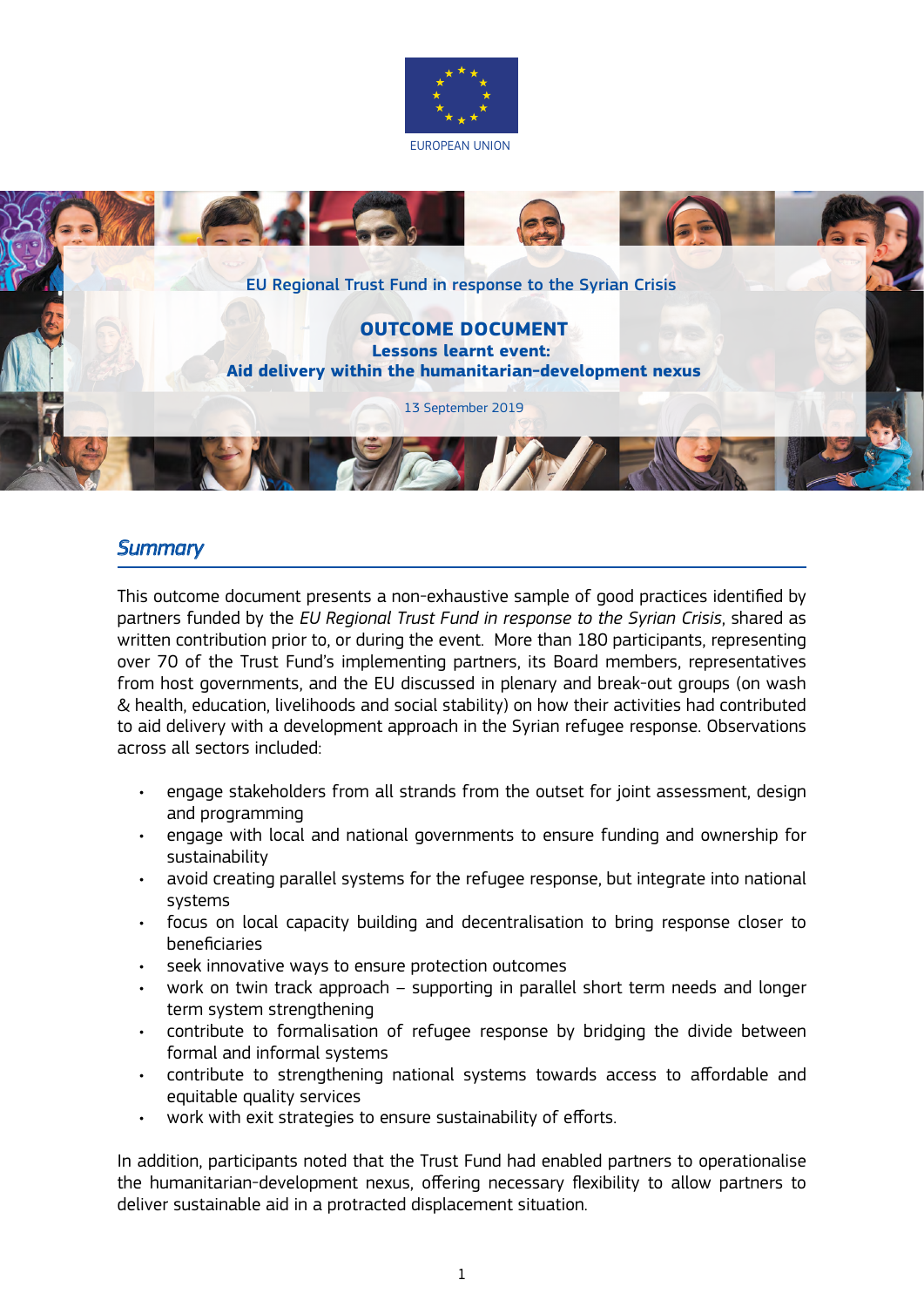## **1. Summary of discussions**

### **1.1 Presentations**

In his opening statement the Deputy Director-General for Neighbourhood Policy and Enlargement Negotiations (DG NEAR), Mr Maciej Popowski, recalled the reasons for the creation of the Trust Fund, its added value and achievements as an innovative EU crisis instrument, already reaching over 3 million beneficiaries. He reassured that, regardless of future instrument under the next Multiannual Financial Framework 2021-2027, the EU response to the Syrian crisis will continue to focus on delivery and impact on the ground as the needs are still there.

Deputy Director-General for European Civil Protection and Humanitarian Operations (DG ECHO), Mr Michael Köhler touched upon the evolution of the Trust Fund since 2014 and underscored that the Trust Fund was created as the existing tools did not allow the EU to respond to the Syrian crisis adequately, recognising early on that the crisis inevitably would become protracted.

Ms Erika Ferrer, Head of Unit Middle East and North Africa at the European External Action Service (EEAS) noted that the needs in neighbouring countries will remain, given the tense political situation inside Syria. She highlighted the momentum generated at the Brussels III Conference on the future of Syria and the region, with EUR 8.3 billion pledged. She recalled that though all refugees have the right to return to their place of origin, the conditions for safe, dignified and voluntary return are not in place.

Trust Fund Manager Ms Claudia Miller (DG NEAR) gave an overview of the current state of play of the Trust Fund, with more than EUR 1.8 billion in budget, EUR 1.6 billion has already been committed and, so far, nearly EUR 1 billion disbursed for concrete actions in support of refugees from Syria, host communities and national administrations in Syria's neighbourhood. She also informed about the ongoing process to extend the Trust Fund with one year until December 2020, as well as the outlook for 2019-2020.

In his closing remarks, Mr Michael Miller, Head of the Middle East Unit at DG NEAR, emphasised that the meeting reflected the evolution of the EUTF from a crisis response to a systems strengthening instrument, in close dialogue with host governments. Mr Miller welcomed the practical sharing of experience on how to achieve impact and recalled the Mid-term evaluation of the Trust Fund that will be taken into account for future programming. Finally, he stressed that EU support to the crisis will continue and strengthen national responses to the refugee crisis.

During a TED style talk based on his own research on the Syria crisis, Dr Nasser Yassin, Director of Research at the Issam Fares Institute for Public Policy and International Affairs, made a recollection of the past nine years since the outbreak of the Syrian insurgence, elaborating on the impact it had on the host communities as the crisis became protracted.

A panel discussion focused on three crosscutting issues that are mainstreamed across all EUTF's interventions: the humanitarian-development nexus, women's rights and gender, and protection:

Ms Karin Eriksen, Ministry of Foreign Affairs of Denmark elaborated on how the humanitarian– development nexus (the nexus) has evolved from a capital based, theoretical concept, to providing a platform for humanitarian and development actors in the field to jointly assess the needs from the outset of a crisis. With the number of displaced persons increasing every year and many crises lasting for decades, means no longer met the needs, and hence, there is a need to think smarter about how to address a displacement situation. The sequential crisis response where humanitarian assistance precede development aid in silos does not match the reality on the ground. Funding must be multiannual and flexible, and not programmed in silos. The nexus approach is ultimately about achieving better outcomes.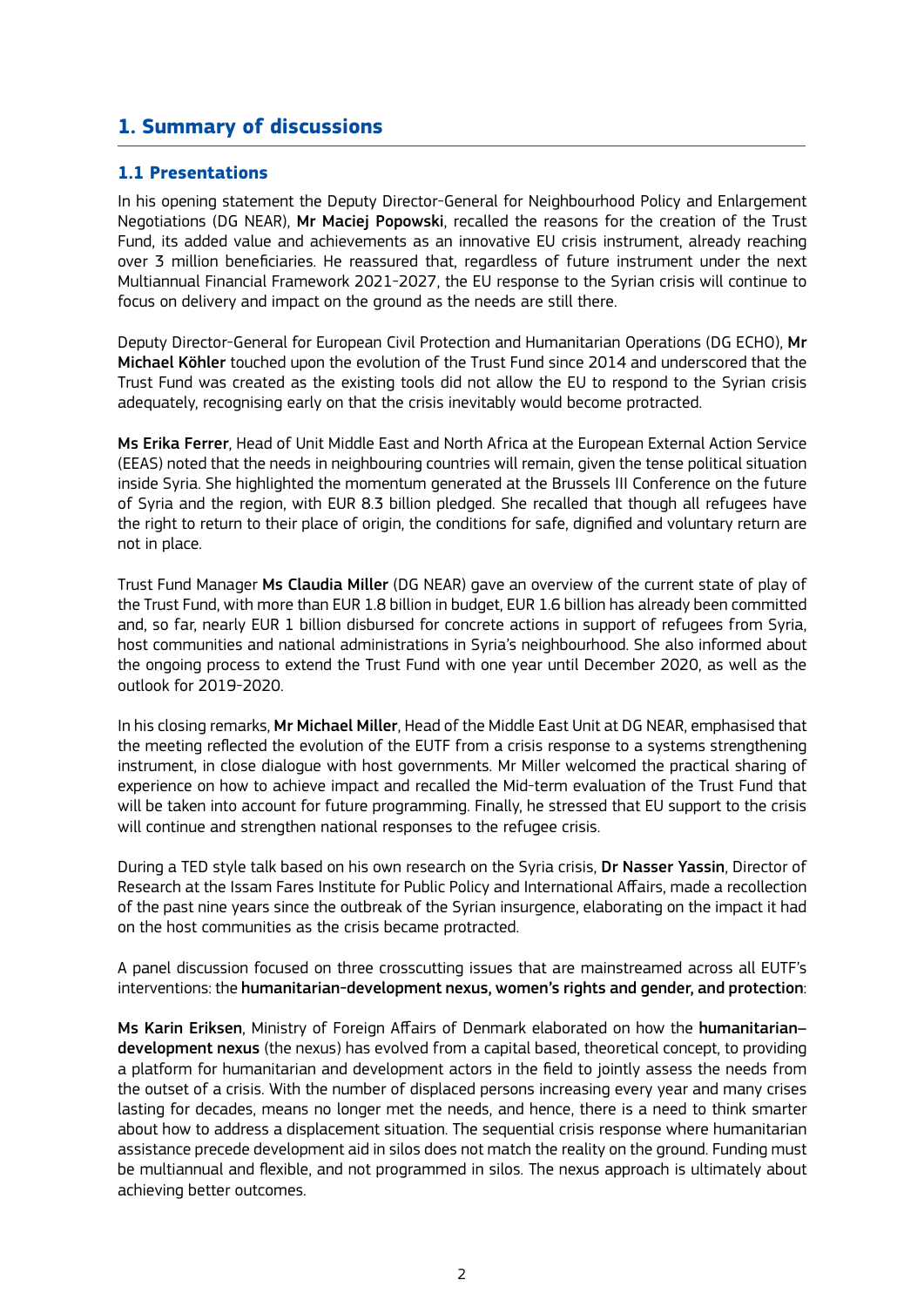Ms Nada Nader, EuroMed Feminist Initiative (EFI) recalled that women and girls face greater hardships than men during a crisis, and hence the need to always ensure that women's rights and gender considerations are at the centre of a crisis response. Major gaps between the realities of women in the Syria crisis and international standards such as access to services, legal assistance, protection and cultural barriers persist. But the crisis can also be an opportunity to address the systemic challenges and lacunas that discriminate against women and girls, through the revision of national legislation and structures to ensure that women's rights are included.

Ms Gabrielle Fox, Mercy Corps, described through a story of a refugee woman with seven children, the protection needs amongst populations in displacement, often lacking their legal documents. Without these, their right to basic services, such as health and education, is infringed, they cannot return easily, and if they manage, they will have difficulties to prove their property rights and find decent work. Community level interventions that prioritize social cohesion, livelihood and basic services are therefore vital both during displacement and to prepare for durable solutions.

## 1.2 Good practice shared by Trust Fund partners

#### 1.2.1 Humanitarian Development Nexus

From the rich experience of partners and good practice shared, a number of core elements were identified during the event, including what the humanitarian-development nexus actually means to Trust Fund partners on the ground. The Trust Fund describes itself as "the bridge" between the humanitarian and development support, and for the operationalisation on the ground, several partners described the specificity of the nexus as a twin track approach, addressing the immediate, short term needs of the refugees and host communities, while strengthening the capacities of the systems in the longer term. As one partner described it: "*integrating a short–term assistance in a longer-term approach, aiming to meet urgent needs and put in place durable solutions for displacement, as well as supporting resilience and institutional capacity*". In order to succeed with a strong nexus approach, partners reconfirmed the need for humanitarian and development actors joining up from the start; joint needs assessments, programming and design, even if the activities in the end are carried out separately, but in communicating parallel tracks. Many partners noted that the flexibility of the Trust Fund and the funding of bigger programmes managed by consortia, where actors from various field have brought their expertise, were important features that had facilitated for them to implement with a nexus approach.

Participants agreed to the importance of the nexus approach and the need to 'think out of the box' - and to change the mind-set of practitioners and donors. Protection interventions, and how to address protection needs of displaced people, is for instance generally considered as one of the more challenging elements of the nexus. One partner shared a good example on how they had successfully ensured protection outcomes in their Trust Fund project, by training practitioners on how to detect protection needs amongst refugees and vulnerable people, while primarily working on other sectors. Integrating protection awareness in this way, by mainstreaming protection throughout all interventions, has proven an efficient way to identify and reach beneficiaries with protection needs. Other participants voiced caution that the transition to a nexus approach does not happen naturally and, therefore, it is important to ensure that also donors are onboard – predictable, longer term funding was mentioned as a core element to facilitate a nexus approach.

Many also pointed out that for the nexus to be successful it needs to be tailored to the local reality, with a particularly contextual focus. Some participants considered local knowledge a door opener and a safeguard for sustainability. This was mentioned in relation to the localisation agenda, where local partners are at the forefront as direct contractors and recipients of funds. This big question and commitment in the Grand Bargain $1$  has been challenging for the Trust Fund; an instrument

<sup>1</sup> Grand Bargain, Workstream 2: "More support and funding tools to local and national responders".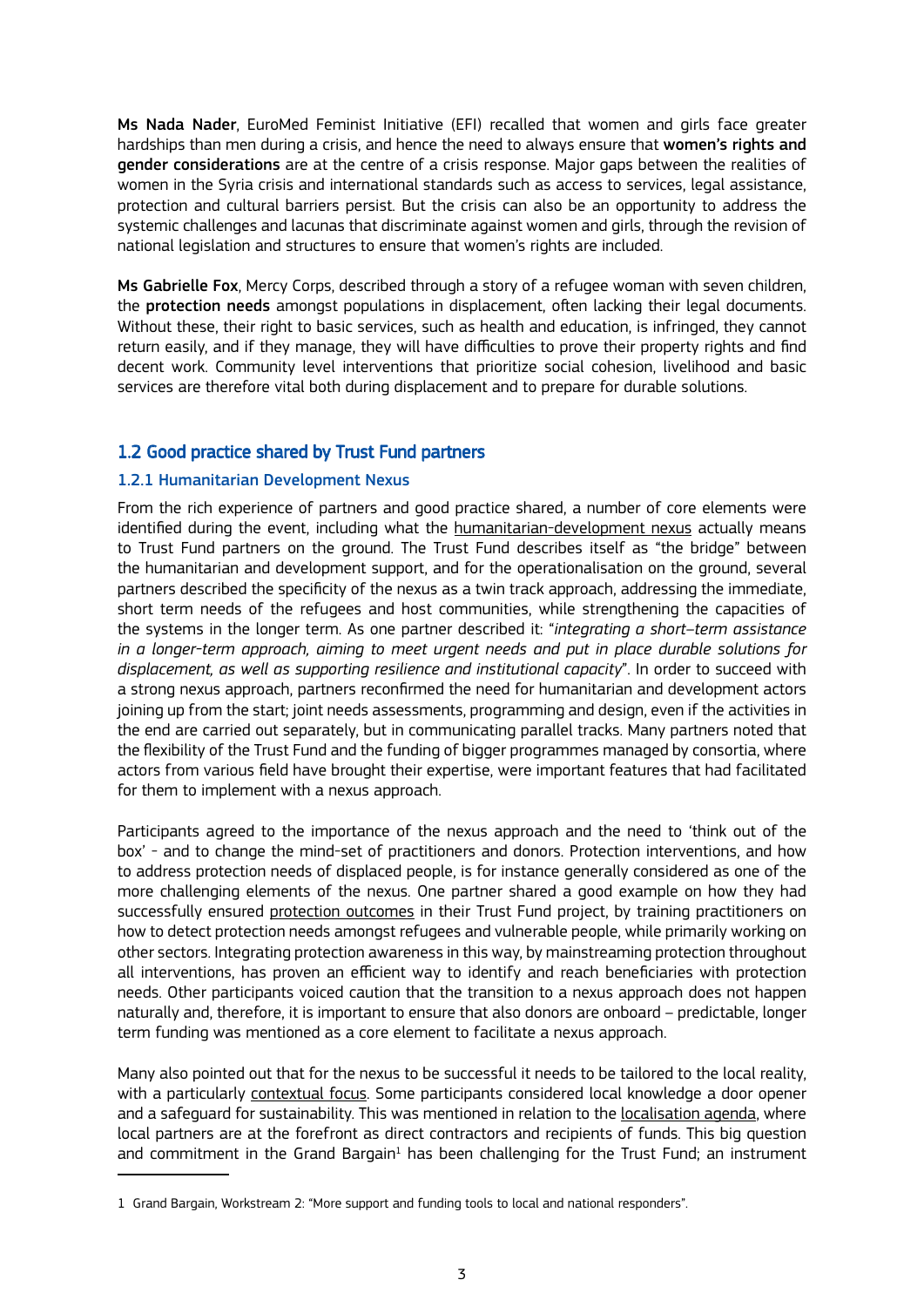created to reach economy of scale and with a current budget of EUR 1.8 billion. Nevertheless, partners recognised that context specific programmes with local ownership has been achieved through multi-stakeholder partnerships, and consortia that includes local partners. Many good examples were shared on how this has been achieved, *inter alia* by placing the local and national authorities at the centre of the planning and monitoring of the action, sometimes through formal Memoranda of Understanding with local authorities, or in close collaboration with line ministries.

Some partners exemplified, through telling their own stories of development, how localization of aid had supported them to grow from being small service deliverers to become implementers of aid and recipient of international aid. Projects achieving this often included a component of capacity development of local and national partners, to strengthen their capacities, but also a new mindset and risk taking of the 'bigger' partner and donor. Other partners presented good community based initiatives, with a stronger participatory component that actively included the beneficiaries. Also, closer cooperation with the private sector was considered a good example on how to deliver on the localization agenda, since it nurtures the local economy and ensure sustainability of the interventions. All these examples are good practice that have longer-term positive effect both on the beneficiaries and on the host countries.

Examples shared by partners also demonstrated that the Trust Fund has delivered on innovative solutions, beyond traditional aid methodologies, using for instance advocacy, communication as a means to reach refugee and host community beneficiaries. Information sharing, including the access to formal legal advice to increase awareness of rights and options among the refugees, is also an important protection mechanism, which enhances the position of the refugee, allowing her/ him to take a more active role vis-a-vis their situation. Many partners noted that this was also an important contribution to social cohesion that can be used to stimulate a correct refugee narrative.

Participants recognised that, in general, women and girls were more at risk than men and boys, since the crisis had accentuated patriarchal traditions and social norms that often restricted women and girls from exercising their rights and having access to resources. Still, participants also shared good experience on how the projects had contributed to positive changes of gender roles and norms, and empowered women and girls by offering them tools and skills to earn their own money and define their own lives. It was noted that in order to ensure actions that address the needs and explore the full potentials of women, it is important to work in parallel at different levels to achieve complementarity of approaches and sustainability of actions. In the Syria response, it was therefore crucial to work at the overarching (3RP) level to ensure gender sensitive programming and planning throughout the response, in parallel with specific activities at project level. The recently adopted legal framework for women in Lebanon including the creation of the first national Observatory on women's rights in the MENA region was mentioned as a good example of how the crisis had contributed to a positive change on strengthening the awareness of women's rights.

Participants mentioned that over the years, the Trust Fund has evolved from providing early recovery assistance addressing basic needs of refugees from Syria and their host communities, including through more informal, ad hoc approaches, to supporting host countries with strengthening of their national systems, in particular the public sector service delivery capacities, including *inter alia* in social assistance, reinforcing the National Poverty Targeting Programme (NPTP) in Lebanon; in water, by securing revenues to the Regional Water Establishment in Lebanon; in education with the nationalisation of the Makani centres in Jordan, to allow for refugee support to be integrated into formal structures and systems, and in the health sector in Iraq, to increase the reception capacity and quality of health services of Duhok Emergency and Trauma Hospital and Akre Emergency Hospital, just to mention a few. The 'transition to formality' was repeatedly mentioned by the Trust Fund's implementing partners as an important feature not only to ease the pressure on Syria's neighbours that are hosting the refugees, but also to enhance the self-reliance and resilience of refugees, facilitating their transition from being aid-dependent to becoming self-reliant.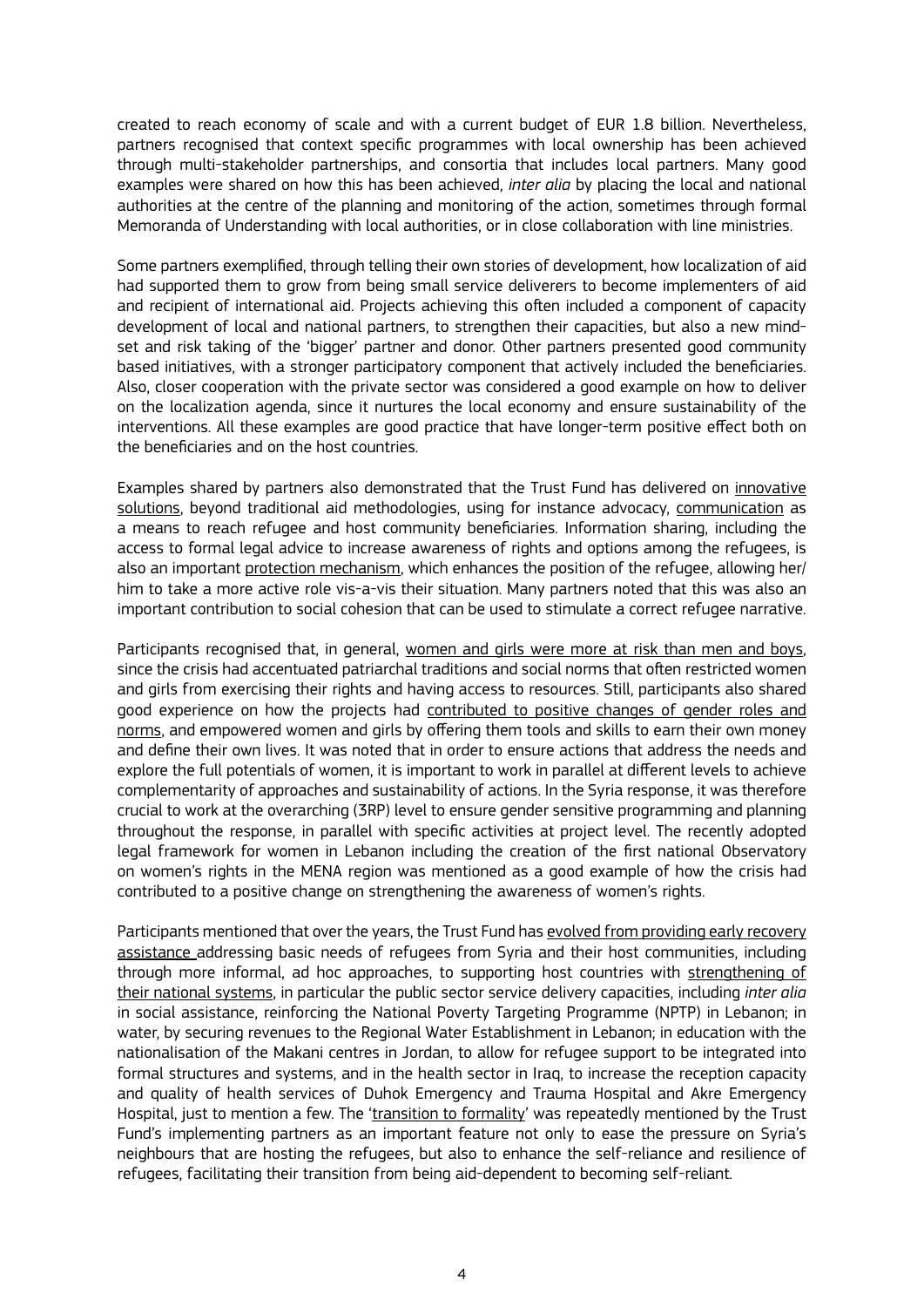In general, partners considered that supporting integration of beneficiaries into formal structures was relevant for programmes in all sectors: *inter alia* for children being supported with informal education to facilitate their enrolment in the formal education; for young adults being supported with technical and vocational education and training (TVET) to facilitate for them to find job on the formal market; and to ensure same treatment of refugees and local population as regards access to primary health services contributing to the overall progress of Lebanon towards achieving Universal Health Coverage.

## **2. Breakout group discussions**

### **2.1 Livelihoods and Social Stability**

This breakout group discussed the following issues: *entrepreneurship and job creation, employability and labour market access, social stability and cohesion, local development, social safety nets and a focus on Syria*.

On *entrepreneurship and job creation*, participants advocated for increased support to small and medium-sized enterprises (SMEs) and social enterprises (SEs) in sectors where Syrian refugees have legal permission to work, while ensuring that the focus should not only be on labour-intensive jobs since they might exclude women. Partners underscored that when providing support to Syrian refugees SEs and SMEs, transferable skills and experiences must be taken into consideration. Participants also explored targeted and effective approaches to job creation and recommended that labour market analyses should be centralized on a platform bringing together all stakeholders; including donors, private sector, job seekers, educational institutions, public sector. This analysis should in turn align with job creation efforts, with any available public economic policies or job creation data.

On employability and labour market access, a key recommendation was to engage vulnerable groups in programming aimed at offsetting negative coping mechanisms. Participants suggested that this can be achieved by targeting parents and working children, addressing the issue of early marriages and traumatized youth and subsequently developing inclusive systems. Other suggestions included apprenticeship programmes for women and salary incentives, small grants and equipment for female-run home-based businesses. Trust Fund partners further identified several merits and drawbacks of investing in skills training to vulnerable populations such as: skills training based on market needs, development of suitable curricula, provision of a skilled labour force and financial incentives to companies, field advocacy efforts for governments and employers, and, most importantly, working within a conducive political environment.

One of the key challenges identified by participants as regards *social stability and cohesion* was access to communities that are hard to reach for outsiders. It was suggested to start working through local community based organisations to gain access to hard-to-reach communities. Participants brought forward several good practices such as arts and sports based interventions, centres for women to meet, information and training sessions for journalists, youth-led initiatives that are combined with advocacy training and campaigns to foster social stability and stimulate interaction between different population groups.

When addressing challenges for *local development* and the pros and cons of *cash for work* initiatives, participants agreed that cash interventions can indeed offer quick income, but not longer-term sustainability. According to the discussions, cash for work can meet the needs of local infrastructure and refugee populations and even reduce tensions within the household, though difficult to reach the wider community without advocacy campaigns. In order for cash for work initiatives to be successful, experience show that clear policies and guidelines need to be in place,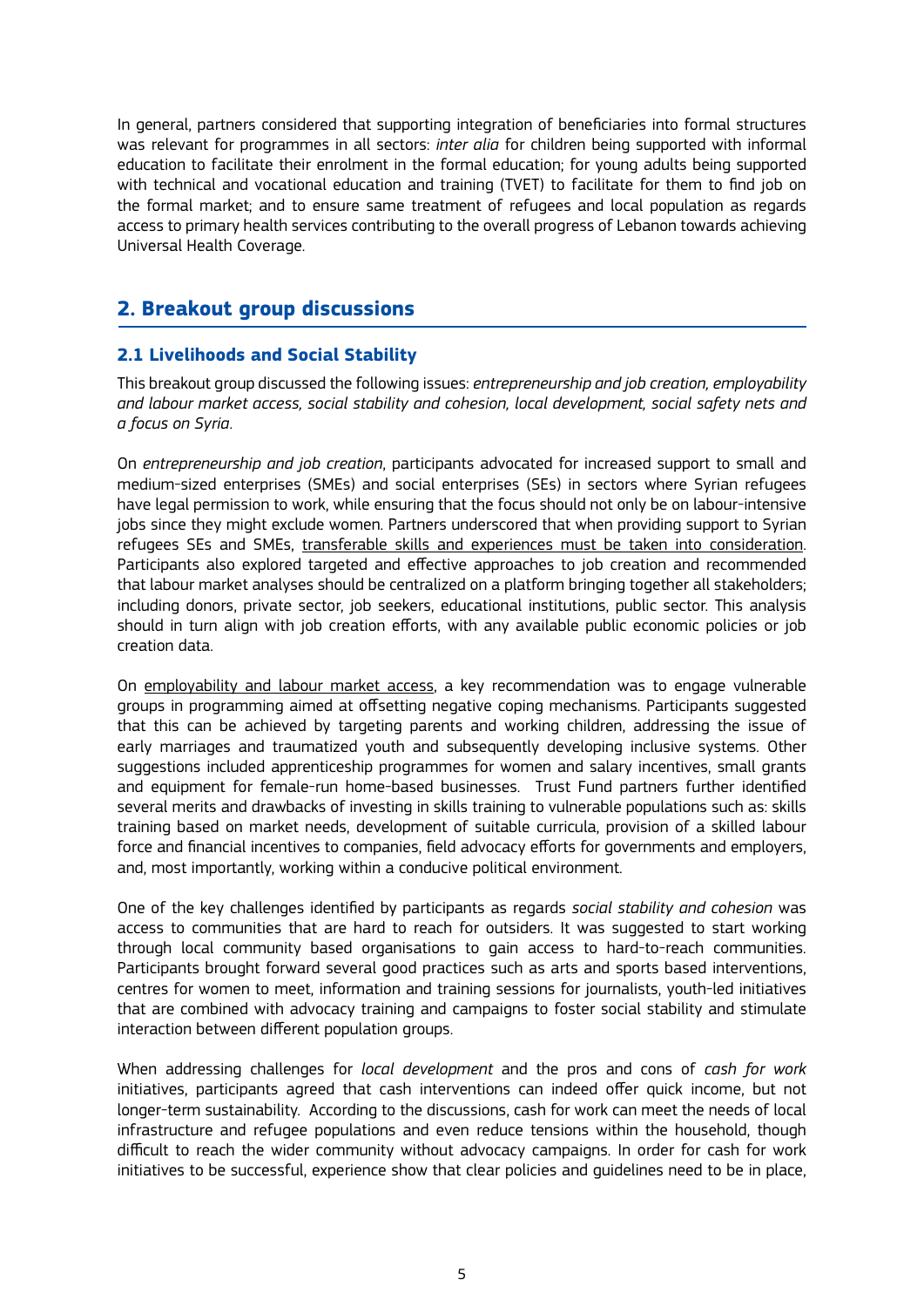including selection criteria of beneficiaries, eligibility of inclusion etc. and combining the efforts with strategic advocacy initiatives providing concrete information to the wider community.

As to *social safety nets*, it was highlighted that structural changes in host countries were indispensable, while acknowledging that it takes time to change laws, regulations and to tackle complex and sensitive issues. Given political and societal resistance to extending social protection to refugee populations, participants recommended to build on already existing structures.

In the discussion on *transferrable skills for Syria* it was noted that the priorities of refugees (as well as implementing partners and donors), i.e. skills to have a better chance to find decent work in the host communities, do not always match policies and priorities of governments. It was noted that many programmes aim at offering tools and skills for refugees and local communities to restore their dignity by addressing their immediate needs to make a living. Needs of refugees are evolving quickly: women are less interested in cooking and sewing classes, but request IT skills, household economy and English. Participants recommended that programmes should evolve according to demands.

While conditions for safe, voluntary and dignified return to Syria do not currently exist, it is not too early to talk about transferable skills for a return to Syria, and it is crucial to design programmes that address immediate and future needs. Especially for children and youth, participants also stressed the importance of creating links with Syrian culture as to maintain a basic connection to their homeland. Emphasising Syria's historical and cultural heritage can also facilitate trust and strengthen self-esteem for the future generation.

### **2.2 Basic and Higher Education**

In this breakout group, partners addressed the following key issues: *referrals from non-formal to formal education, the quality of education, and access*, in particular the gap between primary and secondary education, and cost efficiency.

Participants noted the need to explore flexible strategies to enlarge the possibilities of referral between non-formal (NFE) and formal education (FE), and to remove bottlenecks and find alternative pathways. This could include filling the gap between basic literacy and numeracy classes (BLN) and advanced learning programmes (ALP) to decrease the risk of drop out, through *i.e.* homework support, language or study programmes; follow up with families to decrease social pressure; and strengthening the capacities of teachers (training) and schools. For example, the Makani centers in Jordan and the mobile schools in Lebanon were good examples on how to reach out of school children. Other partners suggested that the use of school councilors had proven a successful way to help students with the transition to FE, or reintegration in the case of drop out.

For higher education, good practices mentioned were the examination of students (in Arabic, English and Turkey) to access university in Turkey without requirement of diploma or certification, and the experience of using successful refugee students as role models in mentoring programmes.

Partners invited the EU to consider supporting primary and tertiary education for high-risk groups, as well as the non-formal education methodology for budget support in Jordan (eg. Makani centers that link referral to the formal national education system, supported through budget support). Several challenges to the *quality of education* were discussed, noting that it was decreasing. The stigma around technical and vocational training and education (TVET) was problematic, as it was not fully accepted in the region as formal education. Hence, the need for context specific design of TVET was emphasized.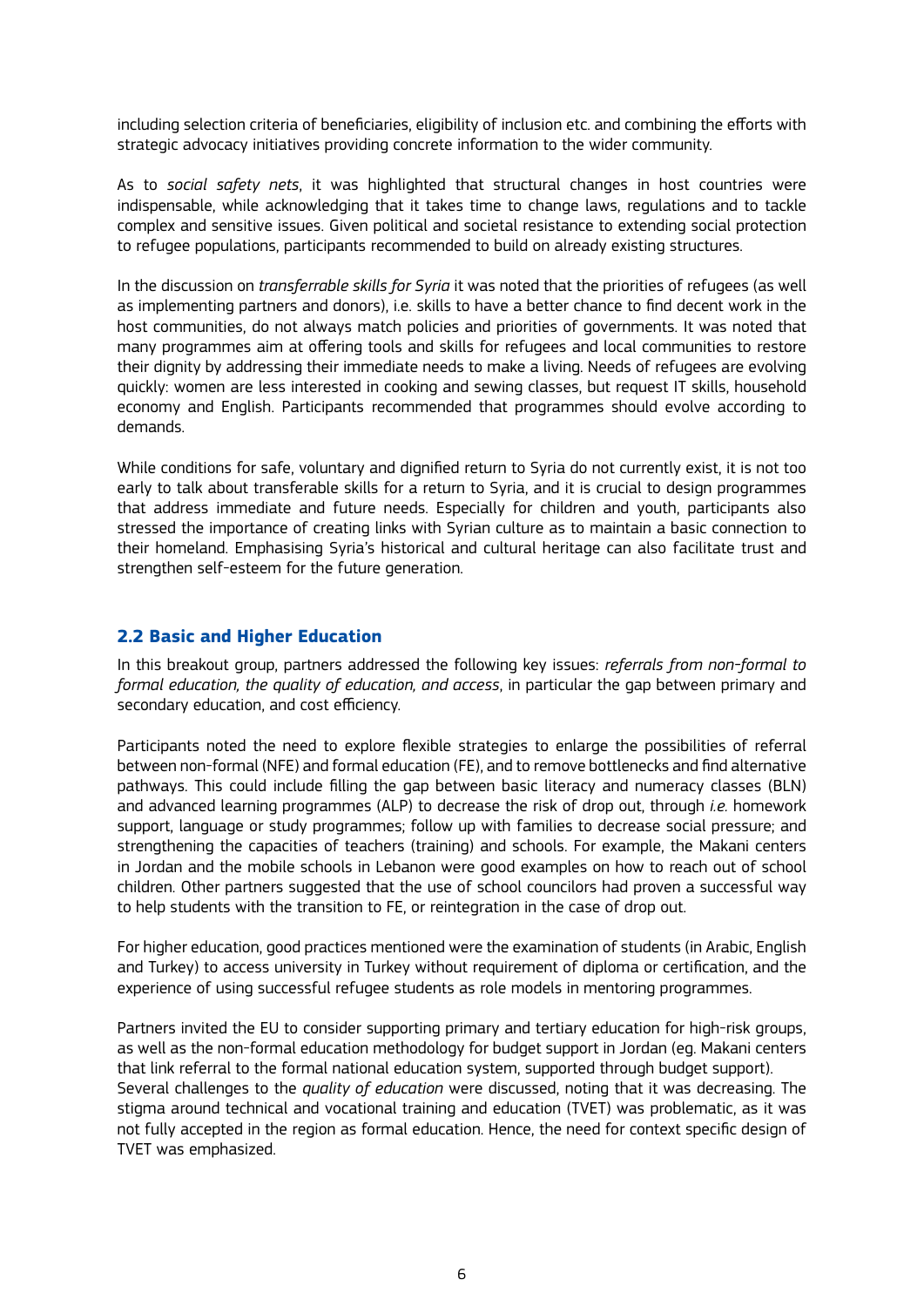Partners shared several good practices such as involving families, communities and supporting schools in small villages to improve the quality of curricula, teachers and teaching methods. Greater focus on child protection and inclusive education for both refugees and children from host communities, as well as the introduction of innovative methodologies for non-formal education, such as learning with LEGO and the use of tablets to learn maths, had also proved to be effective.

In the discussion around *access and gaps* in primary, secondary and tertiary education, it was noted that challenges remain and participants called for flexible approaches. This could include financial incentives for attending school instead of working, career and study counselling, providing information on student pathways, following up on student paths up to employment and addressing structural barriers to accessing education. Access is also directly linked to the quality of information. Furthermore, partners observed that, as host community fatigue is on the rise, discrimination is increasingly an obstacle to address.

Participants considered cost efficiency to be challenging and it raised many questions around priorities, value for money, how to address different needs of different target groups, quality versus cost etc.

### **2.3 Stabilisation projects in the WASH sector**

The session focused on three key questions: How to reach the most vulnerable? Has the protection space increased as a result of these projects? What can be done to improve the situation?

Discussions as to *whether interventions reach the most vulnerable* suggested that projects in the WASH sector should better integrate existing coordination structures in place. Participants suggested that donors should work with Governments, both at central and local level, to ensure refugees benefit from WASH interventions and to maintain the balance between refugees and host community beneficiaries. Projects embedded into government planning are more likely to secure beneficiaries' buy-in from the outset and hence support a transition towards local ownership. Adding to this, partners can play a key role in building trust within local communities, linking host communities and refugees, thus using WASH interventions to mitigate tensions, increase protection and ensure education on the use of water resources in a holistic manner.

The question of whether projects have reached the most vulnerable also depends on the countries of interventions' geography and the projects' scale as some areas host more vulnerable refugees than others. In addition, depending on the country of intervention, the situation differs in urban settings and informal settlements, making precise targeting more difficult. Multi-stakeholder approaches should be considered, such as harvesting rainwater and ensuring cities have separate storm water and wastewater systems, depending on the setting. Furthermore, informal settlements are in greater need of sanitation, while vulnerable populations in urban settings need financial access to services such as water. Partners concluded by pointing out that WASH interventions provide an entry point towards strengthening protection spaces, particularly in terms of referrals and in tackling issues of dignity and health.

In discussions about how the *situation can be improved*, participants noted the need to share skills and knowledge at local level between local staff and partners. Having central and local authorities on board is also indispensable to allow for a transition and sustainability. Increase in ownership and accountability of involved local actors play a leading role in the development and maintenance of community infrastructure. Participants advised donors to engage in a constant policy dialogue with the respective governments, ensuring that the longer-term development aspect of the intervention as well as capacity building of the authorities are part of the conversation.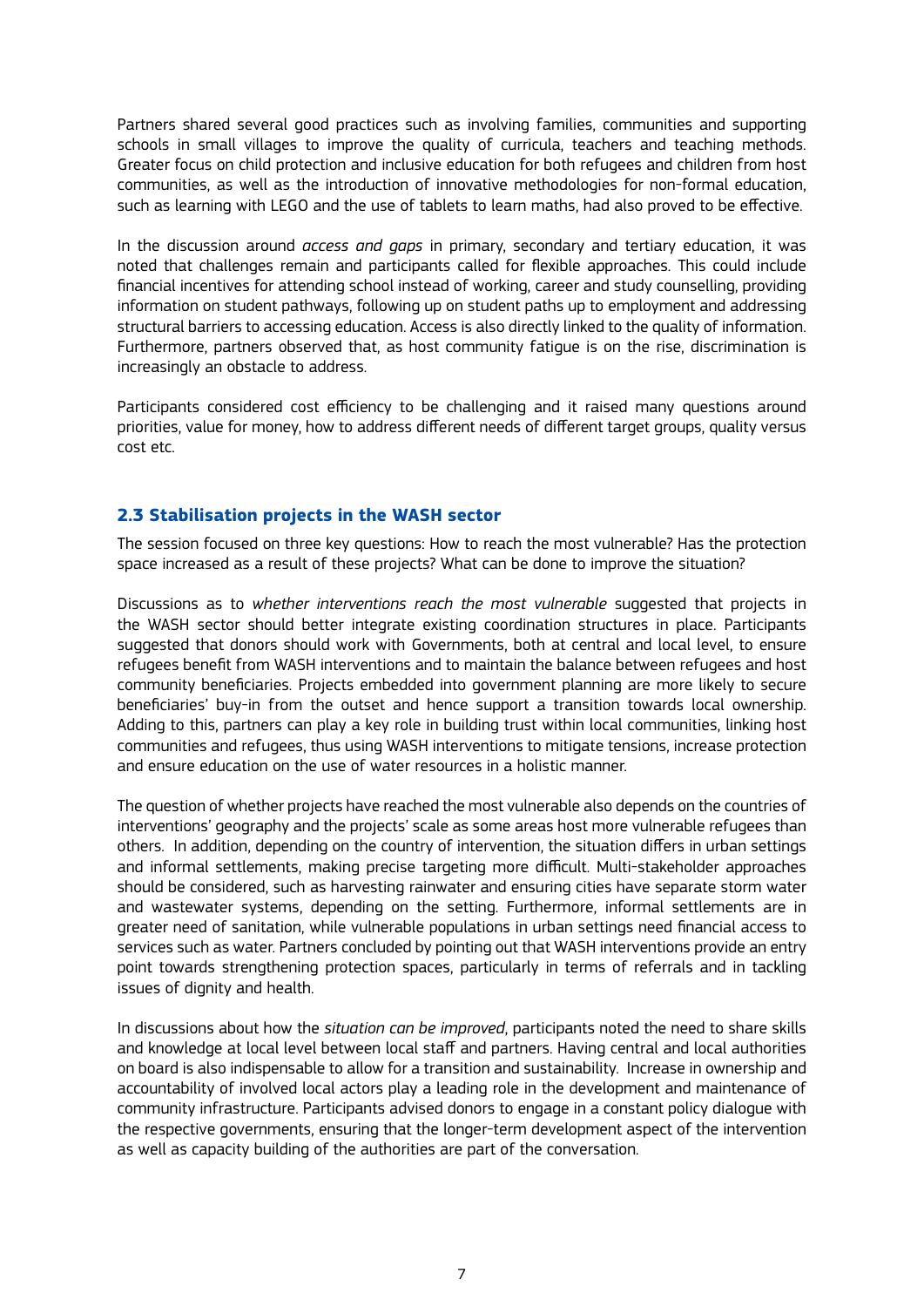Lastly, participants agreed that a *comprehensive approach* to humanitarian-development nexus should be promoted in all advocacy efforts towards host governments, including linking water, sanitation and waste management stakeholders at government level.

### **2.4 Health**

This group discussion focused on *universal access to affordable, equal and quality healthcare*. Challenges invoked by participants included political commitment, multi-sector coordination among donors, partners and local authorities, and lack of trust in health systems. Participants also shared specific good practices based on their experience at country level.

A recurrent aspect of EUTF partners' interventions and good practice in the health sector referred to the need for programmes to have the twin track approach of the nexus referred to above: elements of systems strengthening, capacity building, livelihood support and community projects with a long-term perspective, and at the same time offering short-term assistance. In this way, a project contributes to ease the burden of the national systems and promotes and supports the peaceful coexistence between refugees, Internally Displaced People (IDPs) and their host communities needed on the long term, while addressing immediate needs of individuals affected hardest by the crisis.

Another aspect of successful interventions in the health sector presented by partners was access to information. Depending on the local context and the community profile, adequate access to information, through the appropriate communication channels and addressing the vulnerability of affected people is paramount to address needs.

Discussing infrastructure, partners stressed the need for a holistic approach guaranteeing the possibility of replication and extension of the action outcomes. In addition, infrastructure development should be implemented per phases, to prevent interruption of health centres or hospital activities, as well as enabling resource planning.

Another important aspect of sustainable health intervention mentioned by participants was capacity building of local professionals. To do so, the expatriate personnel should work alongside local medical practitioners in the daily work, transferring both clinical and managerial competences. In addition, equipment needs to be suitable to the context in terms of usability, technological appropriateness, ability to be maintained and competitiveness with existing equipment stock.

The example of a flat fee model providing health services, tailored to reducing barriers for accessing health care for vulnerable people, while increasing equity and affordability, was also presented during this session. Subsidised consultation fees, full coverage of costs of essential diagnostic and lab tests and free medication, encourages timely access to affordable healthcare. Refugees and vulnerable populations' risk of poverty thereby decreases. The model focuses also on system strengthening of the primary health sector, improving overall quality through capacity development of primary health care actors to provide quality services. This way it contributes to the overall progress towards universal health coverage.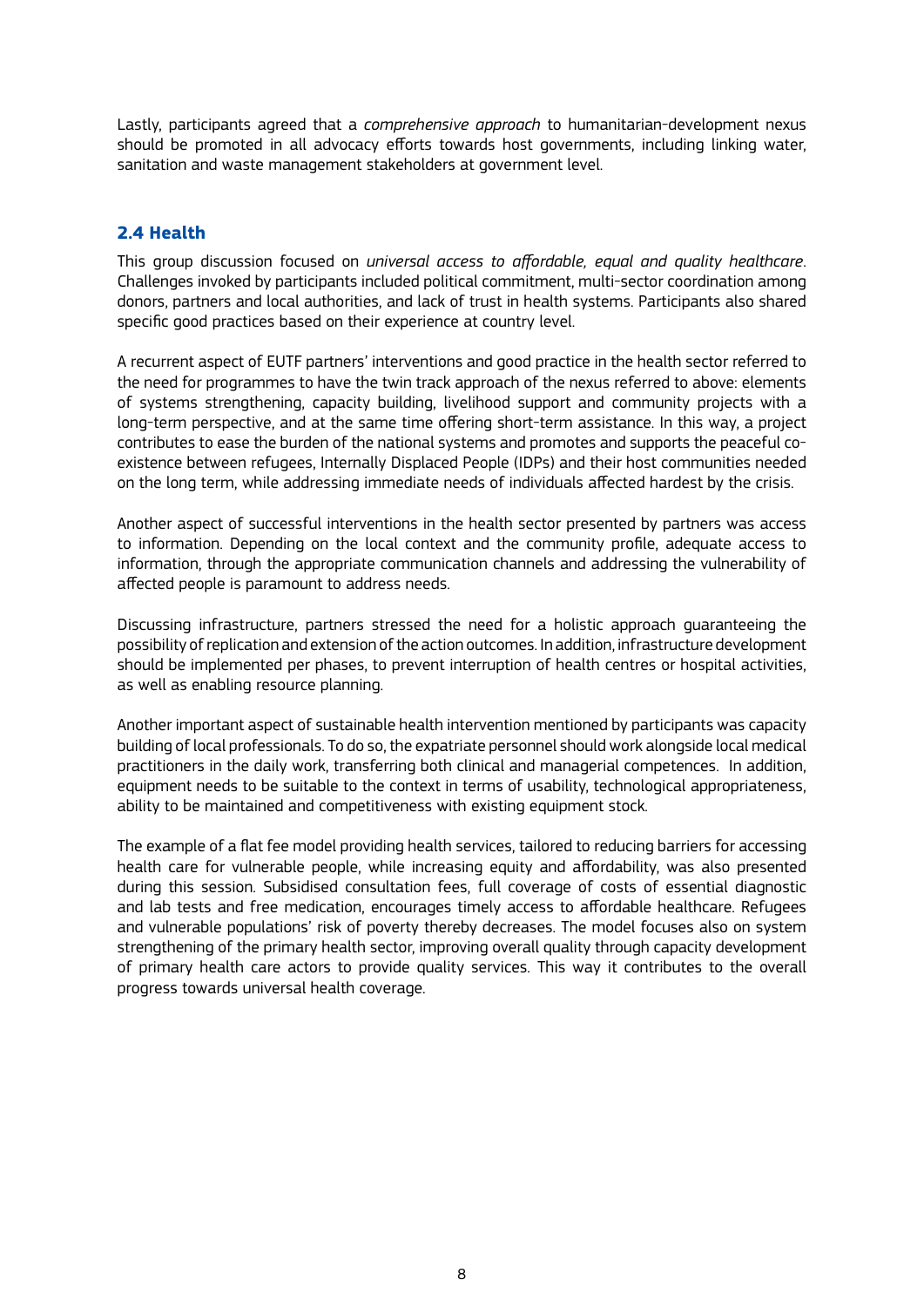## **Annex**

#### **Participating organisations**

#### Partner Organisations

Agency for Technical Cooperation and Development (ACTED) Action Against Hunger Agenzia Italiana per la Cooperazione allo Sviluppo (AICS) Akkar Network for Development Association for Solidarity with Asylum Seekers and Migrants (ASAM) Association of Volunteers in International Service (AVSI) Associazione Italiana per la Solidarietaà tra i Popoli (AISPO) Baghdad Women Association (BWA) Biladi Business Development Center (BDC) Campus France - HOPES project (Higher and Further Education Opportunities and Perspectives for Syrians) Comitato Internazionale Sviluppo dei Popoli (CISP) Concern Worldwide Cooperative for Assistance and Relief Everywhere (CARE International) Coordinamento delle Organizzazioni per il Servizio Volontario (COSV) Danish Red Cross Danish Refugee Council (DRC) Deutsche Gesellschaft für Internationale Zusammenarbeit (GIZ) Durable Solutions Platform (DSP) Euromed Feminist Initiative (IFE-EFI) European Bank for Reconstruction and Development (EBRD) Experise France - ABAAD (Resource Center for Gender Equality) Expertise France Expertise France - Akkarouna Expertise France - Mouvement Social Fundación Promoción Social - FPS Generations For Peace (GFP) German Academic Exchange Service (DAAD) - HOPES project (Higher and Further Education Opportunities and Perspectives for Syrians) German Development Bank (KfW) German Jordanian University (GJU) Gruppo Volontariato Civile (GVC) Hungarian Interchurch Aid (HIA) International Federation of Red Cross and Red Crescent Societies (IFRC) International Labor Organization (ILO) International Medical Corps (IMC) **INTERSOS** Jordan River Foundation Kafa Lebanese Red Cross (LRC) Legal Action Worldwide (LAW) Luminus Technical University College Medair Mercy Corps Mine Advisory Group (MAG) MUDEM - Refugee Support Center (RSC) Norwegian Red Cross (NRC)